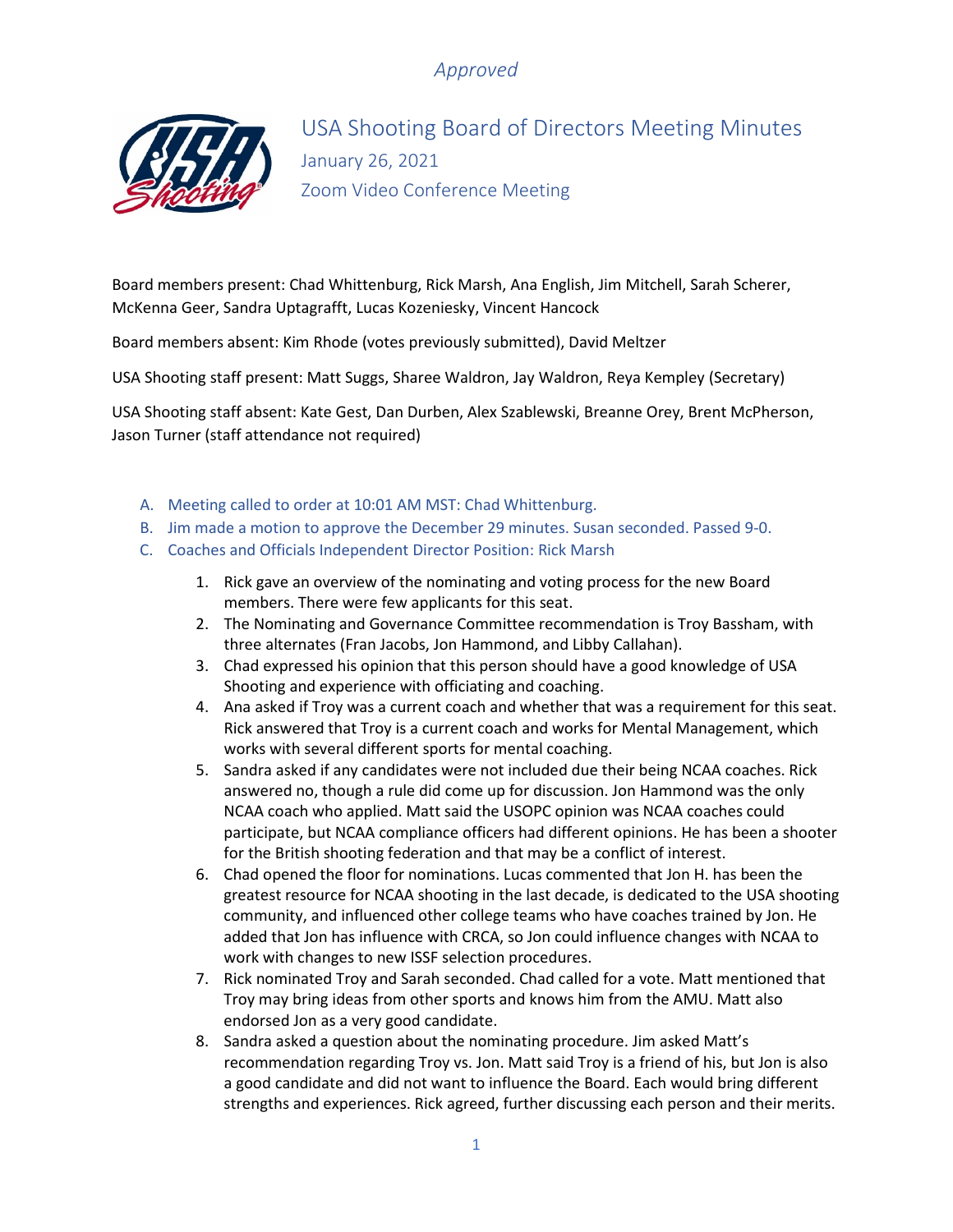- 9. Ana asked about 1) the 3-1 dissenting vote in the Nom./Gov. Committee and 2) gaps in capability in the current board and which candidate would fill those gaps best.
	- a. Rick answered that 3 of 4 people ranked Troy as their top candidate and that was how the 3-1 vote came about. One person was firmly against Jon due to his British background, so he was dropped from the list. There were no actual dissenting votes against Troy.
	- b. Regarding #2, Ana said diverse sports experience would be valuable. Vincent asked if Jon wanted the position. Rick answered yes. Vincent added that Jon's Olympic-level coaching would be very beneficial and we should investigate Jon's level of participation in British shooting as well, adding that the independent position would also be an appropriate role for Troy. Sandra asked if Jon was a U.S. citizen and no one knew the answer.
- 10. Chad opened the floor to nominations. Chad made a motion that all four candidates are available for nominations. Chad expressed concern that Jon may have a conflict of interest with the British association and we don't know the extent of his association. Ana asked if we could postpone the vote until further information is gathered on this topic. Lucas sent a text to Jon in the hopes that that question could be answered during the meeting.

### D. Independent Seats: Rick Marsh

- 1. Rick said Dan Genter and Randal Garett on the Foundation board are top candidates. Both have fundraising and business experience. There was a 3-1 vote from the Nom./Gov. Committee, as with coach seat. The reasoning was related to the Strategic Plan and the goal of fully funding full-time athletes within this quad, which needs significant amounts of money and fundraising as a priority. The single no vote came from a concern that being on the Foundation board disqualifies that person as an independent member of the USAS board. Others on the committee did not believe it was a conflict due to the Foundation being under the auspices of USAS.
- 2. Jim discussed the conflict of interest issue: both the Foundation and Board are directed toward the same goal, so he did not foresee an issue, but he also suggested a limit on the number of people who could serve on both boards simultaneously, to prevent a voting block. For example, no more than three Foundation members allowed on the USAS Board.
- 3. Jim provided background on Dan and Randal, highly endorsing each.
	- a. Dan was the first person Jim asked about becoming involved with the Foundation and is very wealthy. He has already set up a large fundraising event in L.A. for USAS. Dan is very pro-American and pro-shooting sports. He leads the California Highway Patrol Foundation, which is now a \$55 million endowment. Jim expressed concern about Dan's specific knowledge of Olympic shooting, but concise meetings will help.
	- b. Randal is a successful businessman with great interest in shooting sports. He is retired and will be very active. He plans to build a shooting facility in Texas that could be valuable for USAS.
- 4. Ana supported Jim's suggestion for a bylaws edit limiting members from both Boards. Ana liked Dan's professional sports experience, which ties to Strategic Plan goals, and his investment/fundraising experience, which USAS Board doesn't have. Randal's private equity/outside industry experience also broadens the capability of the USAS Board.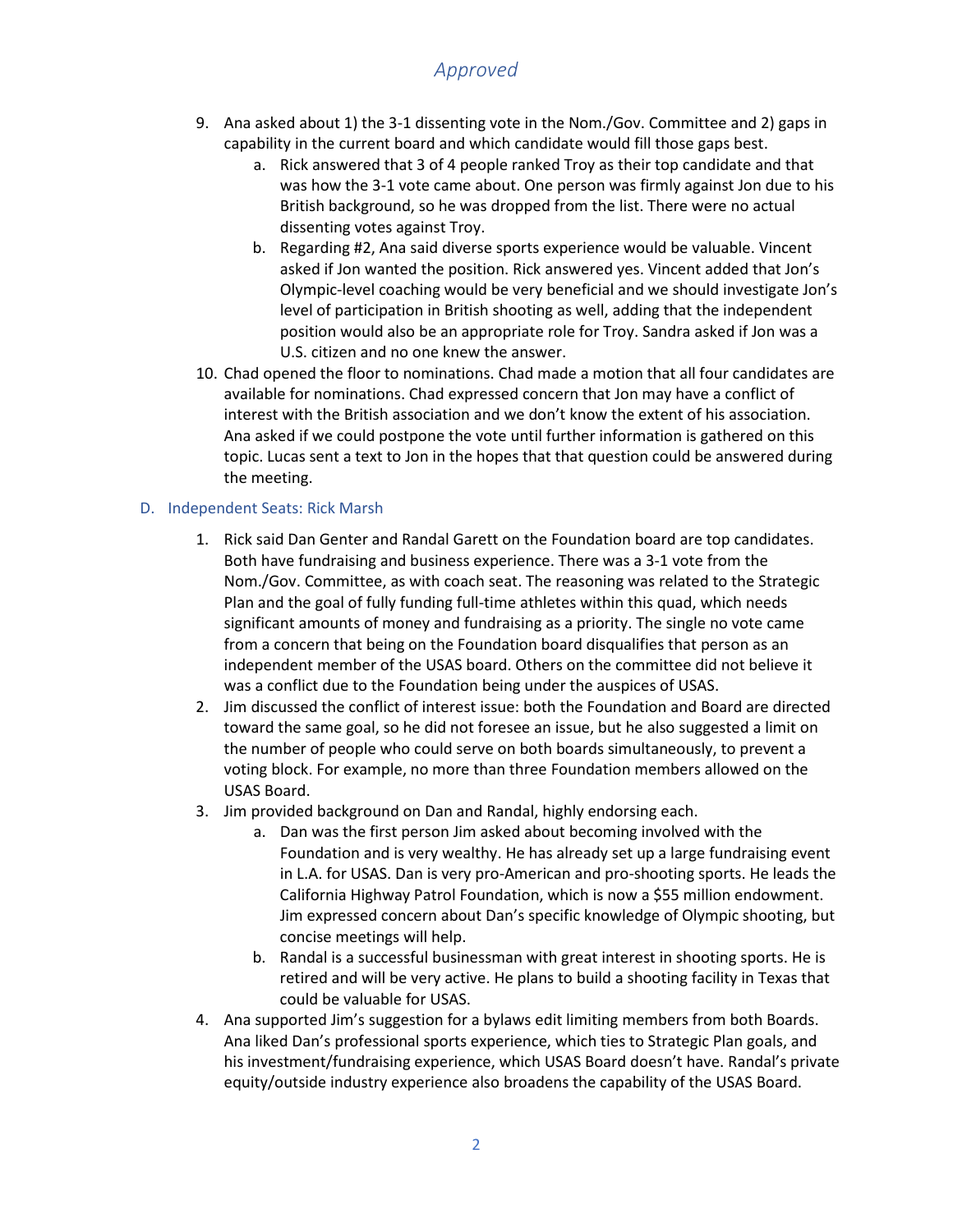- 5. Jim and Matt discussed that despite Dan being busy, he has already set up a fundraiser, and Randal is very interested—both his children also shoot.
- 6. Rick nominated Dan and Randal to fill two open independent seats and Jim seconded. Sandra asked whether there was anything in the bylaws prohibiting a potential conflict of interest with being on both boards and Matt said there was not. Vote passed 9-0. Chad expressed excitement that these two will be joining the Board and would have given up his seat if needed to get one of them on the Board.
- 7. Vinny asked about adding Jim's suggestion to the USAS bylaws. Chad tasked the Nom./Gov. Committee to create an amendment to this effect and present it at the next meeting. Matt added that Dan serves at the pleasure of the USAS Board, which could pull him off the Foundation if they wanted to.

### E. Return to Coaches and Officials Director seat discussion

- 1. Jon is not US Citizen but has Green card. Chad doesn't believe that has any bearing. Jon retired from British shooting in 2015-2016 and has never coached for them. Chad opened the floor to discussion and votes for all four candidates.
- 2. Vincent asked if anyone on the Board pays for services of any of the candidates which would be a conflict of interest. Chad said that someone can have a conflict of interest as long as that person states the conflict and declares he or she is voting his/her conscience (per the state of Tennessee). Rick said that Troy coached his daughter for 10 years and still does, and Rick does pay for these services. Rick stated that he acknowledged the conflict and is voting his conscience.
- 3. Sarah asked what the language is around the Coaches and Officials seat and what the intention is for the position. Matt read the related section of the bylaws and explained that the definition has been edited to be more open and not exclude USAS-Certified coaches.
- 4. Chad reiterated the candidates: Troy Bassham, Fran Jacobs, Libby Callahan, and Jon Hammond. The vote was 6-3 Troy-Jon. Sandra mentioned that Jon was not listed as candidate for vote on the email, so Kim did not know she could vote for him. Thus Kim's vote was listed as abstention, but the outcome was still the same.
- 5. Chad discussed a plan of creating more committees and including Jon in those.

### F. Board Officer Elections: Chad Whittenburg

- 1. Chad discussed the two options: vote on officers now or wait for the three new Board members to join and include them in the vote. No one was against proceeding, so Chad said he was willing to continue to serve as Chairman, which is restricted to two 2-year terms.
- 2. Chad asked for nominations. The current Treasurer is Ana and Chad nominated her to continue. Jim seconded. Chad clarified an athlete can serve as an officer. Vote 8-0 (Ana abstained). Chad praised Ana's work in the past two years.
- 3. Vice-Chair is currently Rick and he was willing to continue. Chad called for nominations. Having none, the vote was 8-0 (Rick abstained).
- 4. Chad asked Rick to conduct the vote for Chairman. Rick said Chad is willing to continue and called for nominations. Having none, the vote was 8-0 (Chad abstained). Rick thanked Chad for his service. Chad thanked everyone for their confidence in him and expressed hope in Matt, the Strategic Plan, and the USAS staff in general.
- G. Staff Updates: Matt Suggs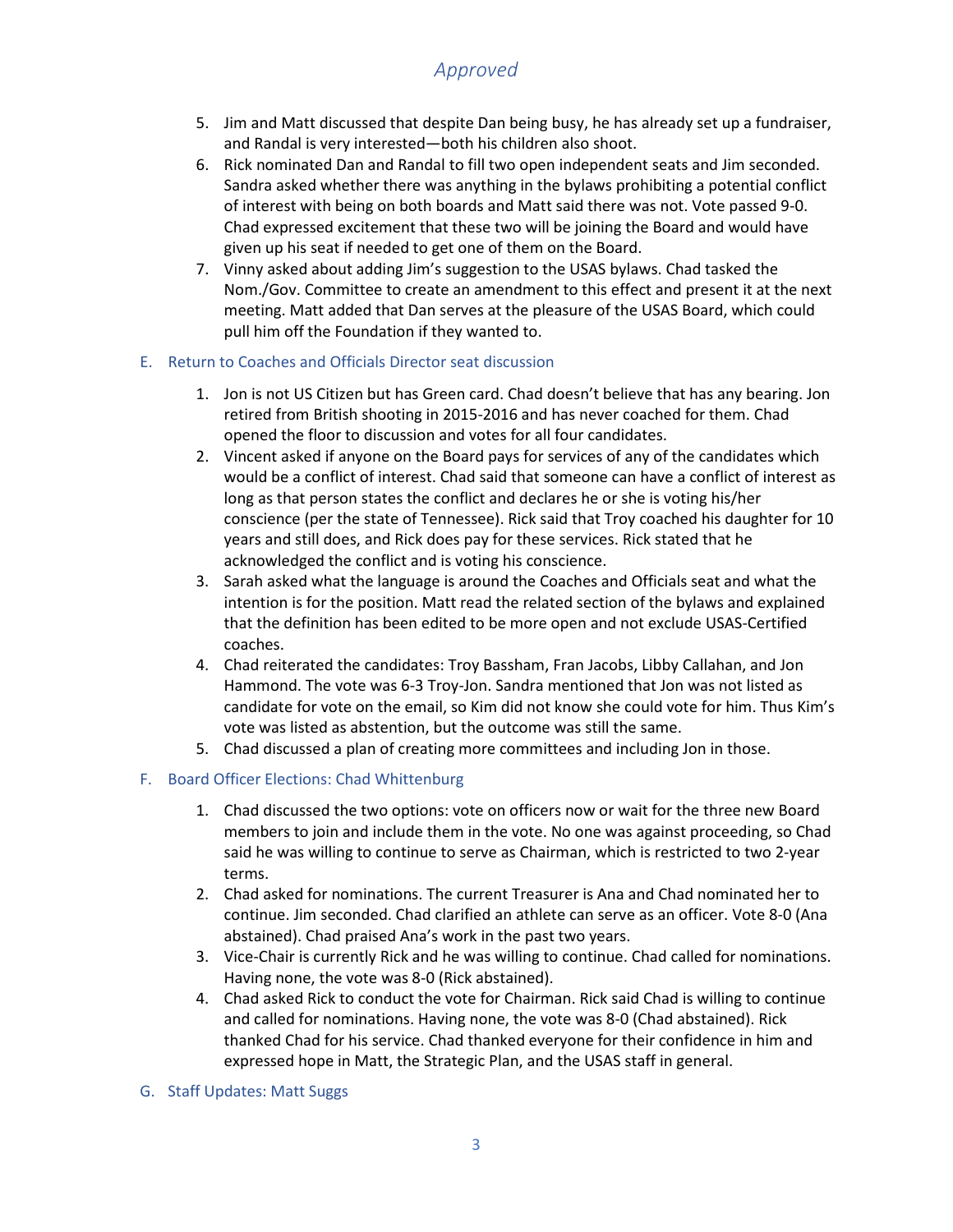- 1. The OPTC has been reopened.
- 2. A former NDT member is offering access to Regeneron antibody treatment to the Olympic team.
- 3. Matt discussed the World Cup schedule and travel restrictions regarding testing and quarantines upon return from foreign country. Matt expressed concern about the potential disruption to our schedule and mentioned that many international competitions have already been canceled.
- 4. Matt discussed the insurance/reinsurance market and liability insurance tightening.
- 5. Team selection contingency planning is needed (for example, returning from Korea and immediately going to rifle selection and an additional para match in case one of their qualifying matches is canceled later in the year).
- 6. US Performance Center in North Carolina meeting: architecture, construction, and civil engineering proceeding in a positive direction. Nine other sports have entered or plan to enter into agreements, including boxing and volleyball.
- 7. Foundation activities: L.A. Fundraiser February 6, bank account setup, Olympic Experience with Corey Cogdell and a K-80 auction through Rick Island Auction, and a potential Ann Lee firearm auction.
- 8. Wall Street Journal article coming out soon focused on the Hillsdale relationship.

### H. Board Schedule Discussion: Matt Suggs

- 1. Monthly meetings are no longer needed and current technology makes a five-day notice feasible.
- 2. Planned meetings are spring (virtual), summer, and fall, plus a December meeting to discuss the budget.
- 3. Chad said the bylaws require two meetings per year and he wants to do four per year, with in-person meetings coinciding with a competition.
- 4. Jim asked to host a meeting in L.A. as a combined Foundation and USAS Board meeting and he could also host a shooting event at his range. He also mentioned that the first Foundation Board meeting was successful, and the Foundation members were impressed with USAS. He mentioned an intention to make inroads with NRA and their magazines. Jim is working with Buddy on this project and working with Bass Pro on other opportunities.
- 5. Chad asked Matt to have Kate write a press release on results of this meeting.

#### I. General Discussion

- 1. McKenna asked about the status of selecting a para coach as we are now in the Paralympic year. Matt said there have not been many applicants and the position has a reputation of complaints from athletes, but there are three candidates being interviewed. Matt said the new coach may not go to the Paralympics, but instead Will Anti and Armando Ayala may travel due to their experience with USOPC delegation events and upcoming World Cups. The focus is the Lima World Cup with quota opportunities and an additional match to allow five more opportunities for scores and selection for Paralympic Team and NT/NDT. Chad reinforced the importance that the new coach brings in assistants to help with the learning curve of para shooting.
- 2. Chad departed the meeting due to another appointment at 11:57 AM MST.
- 3. Sarah asked how board members could reliably expect to be present at meetings with only five days' notice. Matt explained the intention to change to a five-day notice was to speed up meetings when necessary, but earlier notice will be given when appropriate